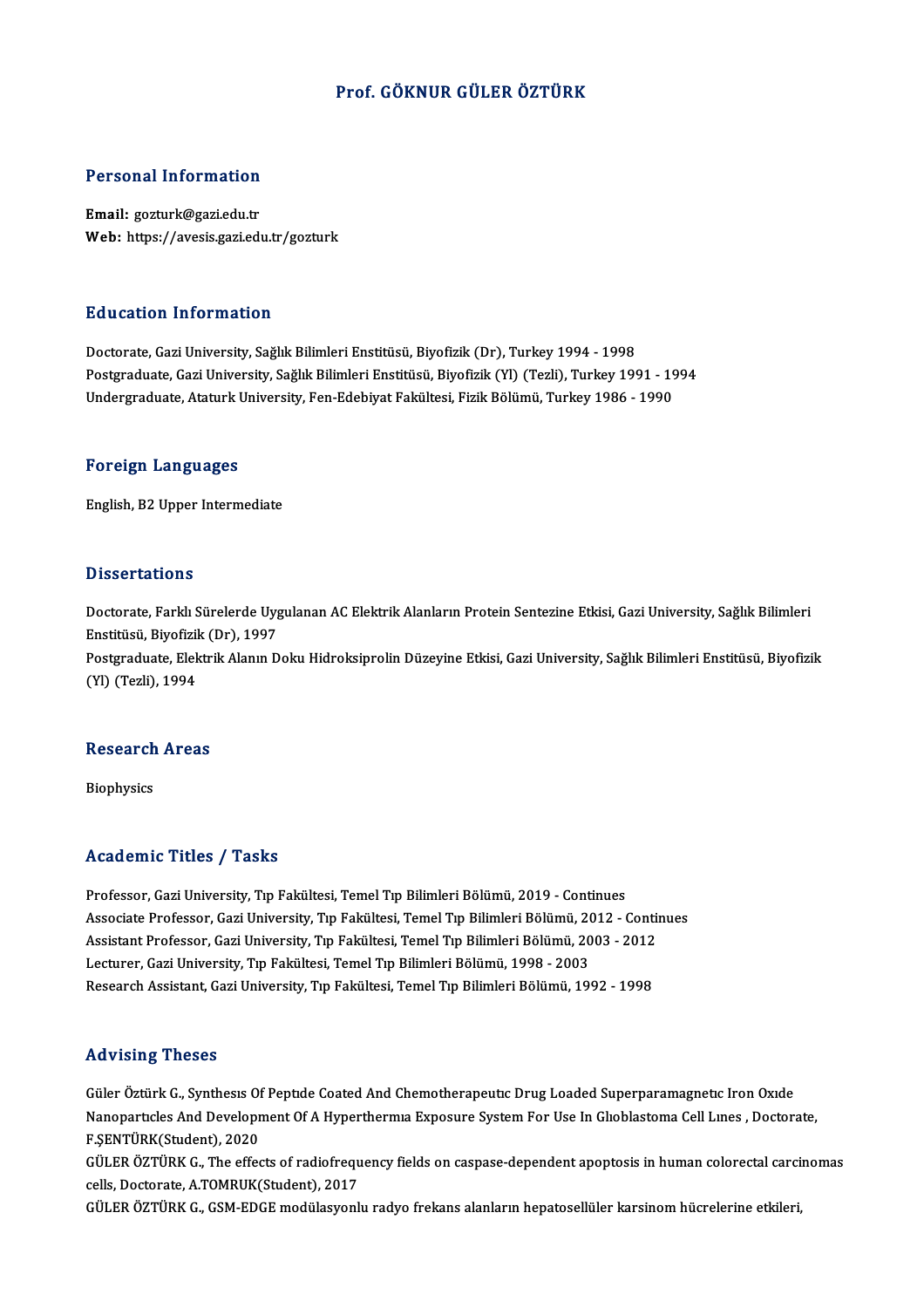## Articles Published in Journals That Entered SCI, SSCI and AHCI Indexes

rticles Published in Journals That Entered SCI, SSCI and AHCI Indexes<br>I. Neurodegenerative changes and apoptosis induced by intrauterine and extrauterine exposure of<br>redisfrequency redistion radiofrequency radiofrequency radiation<br>radiofrequency radiation<br>CULED ÖZTÜDK C. ÖZCÜD PI Neurodegenerative changes and apoptosis induced by intrauterine and extrau<br>radiofrequency radiation<br>GÜLER ÖZTÜRK G., ÖZGÜR BÜYÜKATALAY E., KELEŞ H., TOMRUK A., VURAL S., Seyhan N.<br>JOUPNAL OF CHEMICAL NEUPOANATOMY vol 75. n

radiofrequency radiation<br>GÜLER ÖZTÜRK G., ÖZGÜR BÜYÜKATALAY E., KELEŞ H., TOMRUK A., VURAL S., Seyhan N.<br>JOURNAL OF CHEMICAL NEUROANATOMY, vol.75, pp.128-133, 2016 (Journal Indexed in SCI)<br>The 2100 MHz radiofrequency radia JOURNAL OF CHEMICAL NEUROANATOMY, vol.75, pp.128-133, 2016 (Journal Indexed in SCI)

II. The 2100 MHz radiofrequency radiation of a 3G-mobile phone and the DNA oxidative damage in brain The 2100 MHz radiofrequency radiation of a 3G-mobile phone and the DNA oxidative damag<br>brain<br>Sahin D., ÖZGÜR BÜYÜKATALAY E., GÜLER ÖZTÜRK G., TOMRUK A., ÜNLÜ İ., SEPİCİ DİNÇEL A., Seyhan N.<br>JOUPMAL OE CHEMICAL NEUPOANATOMY

brain<br>Sahin D., ÖZGÜR BÜYÜKATALAY E., GÜLER ÖZTÜRK G., TOMRUK A., ÜNLÜ İ., SEPİCİ DİNÇEL<br>JOURNAL OF CHEMICAL NEUROANATOMY, vol.75, pp.94-98, 2016 (Journal Indexed in SCI)<br>The effects of N esetyleysteine and enizellesatechi JOURNAL OF CHEMICAL NEUROANATOMY, vol.75, pp.94-98, 2016 (Journal Indexed in SCI)

- III. The effects of N-acetylcysteine and epigallocatechin-3-gallate on liver tissue protein oxidation and antioxidant enzyme levels after the exposure to radiofrequency radiation ÖZGÜR BÜYÜKATALAY E., Sahin D., TOMRUK A., GÜLER ÖZTÜRK G., SEPİCİ DİNÇEL A., Altan N., Seyhan N. antioxidant enzyme levels after the exposure to radiofrequency radiation<br>ÖZGÜR BÜYÜKATALAY E., Sahin D., TOMRUK A., GÜLER ÖZTÜRK G., SEPİCİ DİNÇEL A., Altan N., Seyhan N.<br>INTERNATIONAL JOURNAL OF RADIATION BIOLOGY, vol.91, ÖZGÜR BÜYÜKATALAY E., Sahin D., TOMRUK A., GÜLER ÖZTÜRK G., SEPİCİ DİNÇI<br>INTERNATIONAL JOURNAL OF RADIATION BIOLOGY, vol.91, no.2, pp.187-193, 2<br>IV. Mobile Phone Radiation Alters Proliferation of Hepatocarcinoma Cells<br>ÖZGÜ
- INTERNATIONAL JOURNAL OF RADIATION BIOLOGY, vol.91, no.2, p<sub>r</sub><br>Mobile Phone Radiation Alters Proliferation of Hepatocarcir<br>ÖZGÜR BÜYÜKATALAY E., GÜLER ÖZTÜRK G., KISMALI G., Seyhan N.<br>CELL BIOCHEMISTRY AND BIORHYSICS vol.7 Mobile Phone Radiation Alters Proliferation of Hepatocarcinoma Cells<br>ÖZGÜR BÜYÜKATALAY E., GÜLER ÖZTÜRK G., KISMALI G., Seyhan N.<br>CELL BIOCHEMISTRY AND BIOPHYSICS, vol.70, no.2, pp.983-991, 2014 (Journal Indexed in SCI)<br>Ef
- ÖZGÜR BÜYÜKATALAY E., GÜLER ÖZTÜRK G., KISMALI G., Seyhan N.<br>CELL BIOCHEMISTRY AND BIOPHYSICS, vol.70, no.2, pp.983-991, 2014 (Journal Indexed in SCI)<br>V. Effects of Prenatal and Postnatal Exposure to GSM-Like Radiofrequenc CELL BIOCHEMISTRY AND BIOPHYSICS, vol.70, no.2, pp.983-991,<br>Effects of Prenatal and Postnatal Exposure to GSM-Like R<br>Oxidative Stress in Infant Rabbits, an Experimental Study<br>ÖZCÜP PÜVÜKATALAV E. KISMALLE, CÜLEP ÖZTÜPK C. ÖZGÜR BÜYÜKATALAY E., KISMALI G., GÜLER ÖZTÜRK G., Akcay A., Ozkurt G., SEL T., Seyhan N. Oxidative Stress in Infant Rabbits, an Experimental Study<br>ÖZGÜR BÜYÜKATALAY E., KISMALI G., GÜLER ÖZTÜRK G., Akcay A., Ozkurt G., SEL T., Seyhan N.<br>CELL BIOCHEMISTRY AND BIOPHYSICS, vol.67, no.2, pp.743-751, 2013 (Journal
- VI. The influence of 1800 MHz GSM-like signals on blood chemistry and oxidative stress in non-**CELL BIOCHEMISTRY AND BIOPHY<br>The influence of 1800 MHz GSM<br>pregnant and pregnant rabbits<br>EXISMALLG ÖZGÜR RÜVÜKATALAV** KISMALI G., ÖZGÜR BÜYÜKATALAY E., GÜLER ÖZTÜRK G., Akcay A., SEL T., Seyhan N. INTERNATIONAL JOURNAL OF RADIATION BIOLOGY, vol.88, no.5, pp.414-419, 2012 (Journal Indexed in SCI)
- VII. The effect of radiofrequency radiation on DNA and lipid damage in female and male infant rabbits GÜLER ÖZTÜRK G., TOMRUK A., ÖZGÜR BÜYÜKATALAY E., Sahin D., SEPİCİ DİNÇEL A., Altan N., Seyhan N. The effect of radiofrequency radiation on DNA and lipid damage in female and male infant rabbi<br>GÜLER ÖZTÜRK G., TOMRUK A., ÖZGÜR BÜYÜKATALAY E., Sahin D., SEPİCİ DİNÇEL A., Altan N., Seyhan N.<br>INTERNATIONAL JOURNAL OF RADI GÜLER ÖZTÜRK G., TOMRUK A., ÖZGÜR BÜYÜKATALAY E., Sahin D., SEPİCİ DİNÇEL A., Altan N., Seyhan N.<br>INTERNATIONAL JOURNAL OF RADIATION BIOLOGY, vol.88, no.4, pp.367-373, 2012 (Journal Indexed in SCI)<br>VIII. Mutagenic and morp
- INTERNATIONAL JOURNAL OF RADIATION BIOLOGY, vol.88, no.4, pp.367-373, 2012 (Journal Indexed in SCI)<br>Mutagenic and morphologic impacts of 1.8 GHz radiofrequency radiation on human peripheral blo<br>lymphocytes (hPBLs) and poss Mutagenic and morphologic impacts of 1.8 GHz radiofrequency radiation on human peripheral blood<br>lymphocytes (hPBLs) and possible protective role of pre-treatment with Ginkgo biloba (EGb 761)<br>ESMEKAYA M. A. , Aytekin E., ÖZ lymphocytes (hPBLs) and possible protective role of pre-treatment with Ginkgo<br>EŞMEKAYA M. A. , Aytekin E., ÖZGÜR BÜYÜKATALAY E., GÜLER ÖZTÜRK G., ERGÜN M. A. , Ö<br>SCIENCE OF THE TOTAL ENVIRONMENT, vol.410, pp.59-64, 2011 (J EŞMEKAYA M. A. , Aytekin E., ÖZGÜR BÜYÜKATALAY E., GÜLER ÖZTÜRK G., ERGÜN M. A. , ÖMEROĞLU S., Seyhan N.<br>SCIENCE OF THE TOTAL ENVIRONMENT, vol.410, pp.59-64, 2011 (Journal Indexed in SCI)<br>IX. APOPTOSIS RESULTED FROM RA

# SCIENCE OF THE T<br>APOPTOSIS RESI<br>THEIR INFANTS<br>CÜLEP ÖZTÜPK C APOPTOSIS RESULTED FROM RADIOFREQUENCY RADIATION EXPOSURE OF PRI<br>THEIR INFANTS<br>GÜLER ÖZTÜRK G., ÖZGÜR BÜYÜKATALAY E., KELEŞ H., TOMRUK A., VURAL S., Seyhan N.<br>PULLETIN OF THE VETEPINARY INSTITUTE IN PULAWY .vol££ no.1 nn 1

THEIR INFANTS<br>GÜLER ÖZTÜRK G., ÖZGÜR BÜYÜKATALAY E., KELEŞ H., TOMRUK A., VURAL S., Seyhan N.<br>BULLETIN OF THE VETERINARY INSTITUTE IN PULAWY, vol.55, no.1, pp.127-134, 2011 (Journal Indexed in SCI)<br>The effect of radiofrequ GÜLER ÖZTÜRK G., ÖZGÜR BÜYÜKATALAY E., KELEŞ H., TOMRUK A., VURAL S., Seyhan N.<br>BULLETIN OF THE VETERINARY INSTITUTE IN PULAWY, vol.55, no.1, pp.127-134, 2011 (Journal Indexed in :<br>X. The effect of radiofrequency radiation

BULLETIN OF THE VETERINARY<br>The effect of radiofrequency<br>rabbits and their newborns<br>CÜLEP ÖZTÜPK C. TOMPUK A X. The effect of radiofrequency radiation on DNA and lipid damage in non-pregnant and pregnant rabbits and their newborns<br>GÜLER ÖZTÜRK G., TOMRUK A., Ozgur E., Seyhan N.

GENERAL PHYSIOLOGYANDBIOPHYSICS,vol.29,no.1,pp.59-66,2010 (Journal Indexed inSCI)

GÜLER ÖZTÜRK G., TOMRUK A., Ozgur E., Seyhan N.<br>GENERAL PHYSIOLOGY AND BIOPHYSICS, vol.29, no.1, pp.59-66, 2010 (Journal Indexed in SCI)<br>XI. The Influence of 1800 MHz GSM-like Signals on Hepatic Oxidative DNA and Lipid Dam GENERAL PHYSIOLOGY AND BIOPHYSICS, vol.29, no.1, p<br>The Influence of 1800 MHz GSM-like Signals on H<br>Nonpregnant, Pregnant, and Newly born Rabbits<br>TOMBUK A. CÜLER ÖZTÜRK C. SERICI DINCEL A The Influence of 1800 MHz GSM-like Signals<br>Nonpregnant, Pregnant, and Newly born Ra<br>TOMRUK A., GÜLER ÖZTÜRK G., SEPİCİ DİNÇEL A.<br>CELL PIOCHEMISTRY AND PIOPHYSICS vel 56 no Nonpregnant, Pregnant, and Newly born Rabbits<br>TOMRUK A., GÜLER ÖZTÜRK G., SEPİCİ DİNÇEL A.<br>CELL BIOCHEMISTRY AND BIOPHYSICS, vol.56, no.1, pp.39-47, 2010 (Journal Indexed in SCI)<br>Pretein exidetian under extremely lew frequ TOMRUK A., GÜLER ÖZTÜRK G., SEPİCİ DİNÇEL A.<br>CELL BIOCHEMISTRY AND BIOPHYSICS, vol.56, no.1, pp.39-47, 2010 (Journal Indexed in SCI)<br>XII. Protein oxidation under extremely low frequency electric field in guinea pigs. E

# CELL BIOCHEMISTRY<br>Protein oxidation<br>cysteine treatment Protein oxidation under extremely low frequency electric field in guinea pigs. Effections<br>cysteine treatment<br>GÜLER ÖZTÜRK G., Turkozer Z., ÖZGÜR BÜYÜKATALAY E., TOMRUK A., Seyhan N., KARASU Ç.<br>CENERAL BUYSIQLOCY AND BIOBUY

cysteine treatment<br>GÜLER ÖZTÜRK G., Turkozer Z., ÖZGÜR BÜYÜKATALAY E., TOMRUK A., Seyhan N., KARASU Ç.<br>GENERAL PHYSIOLOGY AND BIOPHYSICS, vol.28, no.1, pp.47-55, 2009 (Journal Indexed in SCI)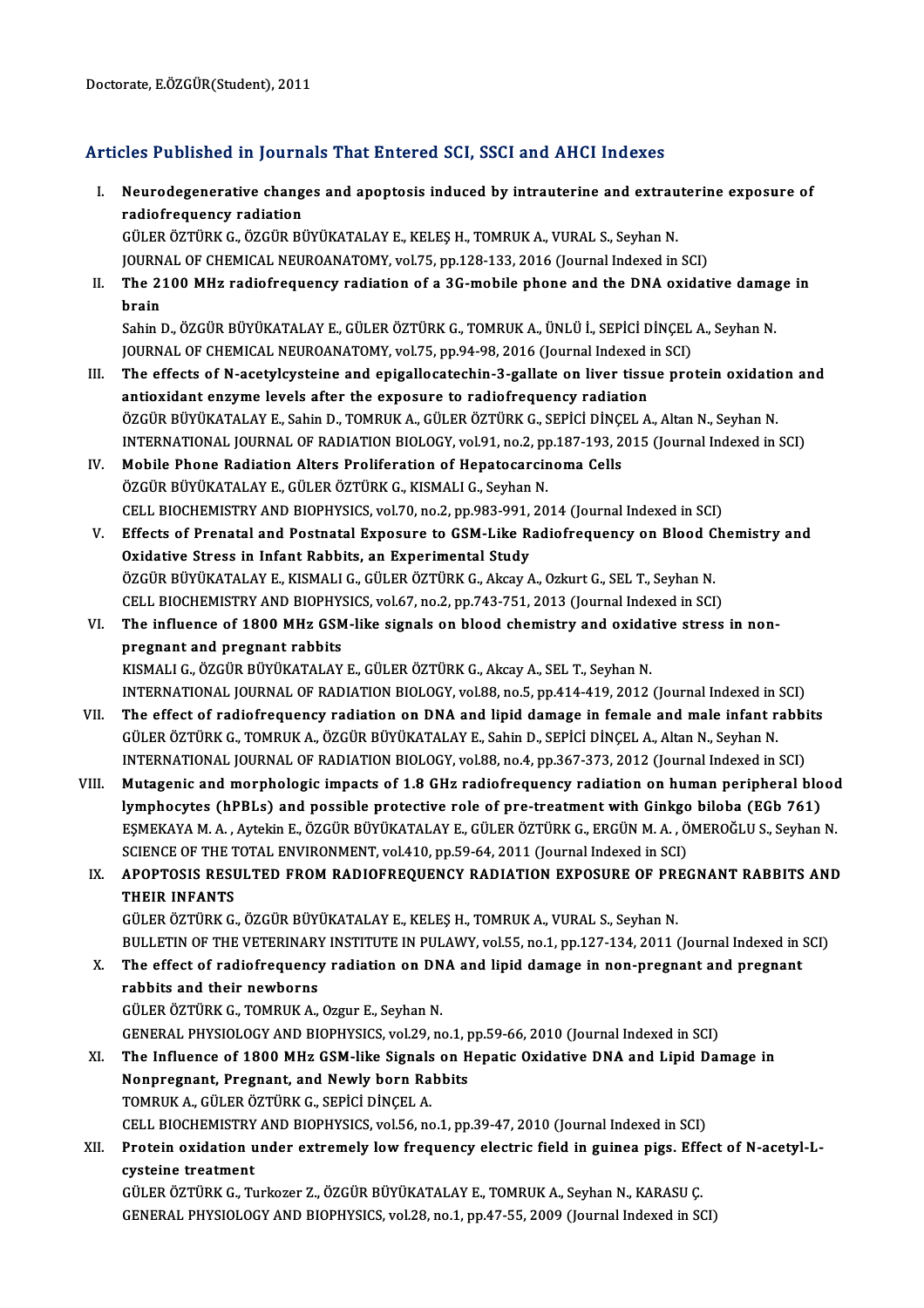- XIII. The Effects of Epigallocatechin Gallate and N-Acetylcysteine on Mobile Phone-Induced Oxidative<br>Stress in Guinee Bige **The Effects of Epigall<br>Stress in Guinea Pigs<br>KISMALLC ÖZCÜP PÜV** Stress in Guinea Pigs<br>KISMALI G., ÖZGÜR BÜYÜKATALAY E., Sayiner S., Alpaslan B., GÜLER ÖZTÜRK G., Seyhan N., SEL T. Stress in Guinea Pigs<br>KISMALI G., ÖZGÜR BÜYÜKATALAY E., Sayiner S., Alpaslan B., GÜLER ÖZTÜRK G., Seyhan N., SEL T.<br>JOURNAL OF ANIMAL AND VETERINARY ADVANCES, vol.8, no.5, pp.959-961, 2009 (Journal Indexed in SCI)<br>The Eval
- XIV. The Evaluation of Epigallocatechin Gallate and N-Acetylcysteine on Serum Testosterone Levels in<br>Male Guinea Pigs Expose to Cell Phone Microwave JOURNAL OF ANIMAL AND VETERINARY ADVANCES, vol.<br>The Evaluation of Epigallocatechin Gallate and N-A<br>Male Guinea Pigs Expose to Cell Phone Microwave<br>KISMALLO ÖZCÜP PÜVÜKATALAY E-Saviner S-Alpaslan KISMALIG.,ÖZGÜRBÜYÜKATALAYE.,Sayiner S.,AlpaslanB.,GÜLERÖZTÜRKG.,SeyhanN.,SEL T. JOURNAL OF ANIMAL AND VETERINARY ADVANCES, vol.8, no.6, pp.1149-1151, 2009 (Journal Indexed in SCI) KISMALI G., ÖZGÜR BÜYÜKATALAY E., Sayiner S., Alpaslan B., GÜLER ÖZTÜRK G., Seyhan N., SEL T.<br>JOURNAL OF ANIMAL AND VETERINARY ADVANCES, vol.8, no.6, pp.1149-1151, 2009 (Journal Indexed in SCI)<br>XV. Examination of static an **JOURNAL OF ANIMAL A**<br>Examination of station<br>and neural network<br>Hardalac E. CÜLER ÖZ
- Examination of static and 5<br>and neural network<br>Hardalac F., GÜLER ÖZTÜRK G.<br>EYBERT SYSTEMS vol 25, no.4. and neural network<br>Hardalac F., GÜLER ÖZTÜRK G.<br>EXPERT SYSTEMS, vol.25, no.4, pp.349-366, 2008 (Journal Indexed in SCI)
- XVI. Effects of exposure to 50Hz electric field at different strengths on oxidative stress and antioxidant EXPERT SYSTEMS, vol.25, no.4, pp.349-366, 2008 (Journal<br>Effects of exposure to 50Hz electric field at differe<br>enzyme activities in the brain tissue of guinea pigs<br>Turkerer 7, C<sup>(i)</sup> EP ÖZT<sup>(i)</sup>PKC, Sexban N Effects of exposure to 50Hz electric f<br>enzyme activities in the brain tissue of<br>Turkozer Z., GÜLER ÖZTÜRK G., Seyhan N.<br>INTERNATIONAL JOURNAL OF RADIATION Turkozer Z., GÜLER ÖZTÜRK G., Seyhan N.<br>INTERNATIONAL JOURNAL OF RADIATION BIOLOGY, vol.84, no.7, pp.581-590, 2008 (Journal Indexed in SCI)

## Articles Published in Other Journals

rticles Published in Other Journals<br>I. Synthesis and Characterization of Oleic Acid Coated Magnetic Nanoparticles for Hyperthermia<br>Applications Synthesis and<br>Applications.<br>SENTIDE E.C. Synthesis and Characterization of Oleic<br>Applications.<br>ŞENTÜRK F., ÇAKMAK S., GÜLER ÖZTÜRK G.<br>Natural and Applied Sciences Journal vol 2. Applications.<br>ŞENTÜRK F., ÇAKMAK S., GÜLER ÖZTÜRK G.<br>Natural and Applied Sciences Journal, vol.2, no.2, pp.16-29, 2019 (Other Refereed National Journals)<br>The impact of 3C mobile phone base station redistion op 14-3-3 fomil

SENTÜRK F., ÇAKMAK S., GÜLER ÖZTÜRK G.<br>Natural and Applied Sciences Journal, vol.2, no.2, pp.16-29, 2019 (Other Refereed National Journals)<br>II. The impact of 3G mobile phone base station radiation on 14-3-3 family proteins Natural and Applied S<br>The impact of 3G m<br>carcinoma cell line<br>MERAL Ö BEKCAN M The impact of 3G mobile phone base station radiation on 14-3-3 family proteins in hepatocellular<br>carcinoma cell line<br>MERAL Ö., PEKCAN M., ÖZGÜR BÜYÜKATALAY E., KISMALI G., DEMİRKIRAN D., GÜLER ÖZTÜRK G., SEYHAN H. N.<br>Turki

carcinoma cell line<br>MERAL Ö., PEKCAN M., ÖZGÜR BÜYÜKATALAY E., KISMALI G., DEMİRKIRAN D., GÜLER ÖZTÜRK G., SEYHA<br>Turkish Journal of Clinics and Laboratory, vol.9, no.2, pp.87-91, 2018 (Other Refereed National Journals) Turkish Journal of Clinics and Laboratory, vol.9, no.2, pp.87-91, 2018 (Other Refereed National Journals)<br>Books & Book Chapters

ooks & Book Chapters<br>I. Cellular enzymatic activity and free radical formation in various tissues under static and ELF electric<br>and megnetic field eunesure and magnetic field exposure<br>and magnetic field exposure<br>SEVUAN U.N. CANSEVEN VIDS Cellular enzymatic activity and free radical formation in various tissues unde<br>and magnetic field exposure<br>SEYHAN H. N. , CANSEVEN KURŞUN A. G. , GÜLER ÖZTÜRK G., TOMRUK A., FIRLARER A.<br>in: Non Thermal Effects and Mechanis

and magnetic field exposure<br>SEYHAN H. N. , CANSEVEN KURŞUN A. G. , GÜLER ÖZTÜRK G., TOMRUK A., FIRLARER A.<br>in: Non Thermal Effects and Mechanisms of Interaction Between Electromagnetic Fields and Living Matter, L. SEYHAN H. N. , CANSEVEN KURŞUN A. G. , GÜLER ÖZTÜRK G., TOMRUK A., l<br>in: Non Thermal Effects and Mechanisms of Interaction Between Electroma<br>Giuliani ; M. Soffritti, Editor, Mattioli 1885 spa, Bologna, pp.157-177, 2010<br>Col

II. Cellular enzymatic activity and free radical formation in various tissues under static and ELF electric and magnetic field exposure Giuliani ; M. Soffritti, Editor, Matt<br>Cellular enzymatic activity ar<br>and magnetic field exposure

SEYHAN H. N. , CANSEVEN A. G. , GÜLER ÖZTÜRK G., TOMRUK A., FIRLARER A.

in: Non Thermal Effects and Mechanisms of Interaction Between Electromagnetic Fields and Living Matter An SEYHAN H. N. , CANSEVEN A. G. , GÜLER ÖZTÜRK G., TOMRUK A., FIRLARER A.<br>in: Non Thermal Effects and Mechanisms of Interaction Between Electromagnetic Fields and Living Matter An<br>ICEMS Monograph National Institute for the S and M. Soffritti, Editor, Mattioli1885 spa, Fidenza, pp.157-176, 2010<br>III. Non – Thermal Effects and Mechanisms of Interaction Between Electromagnetic Fields and Living ICEMS Monograph National Institute for the Study and Control of Cancer and Environmental Diseases, L. Giulian<br>and M. Soffritti, Editor, Mattioli1885 spa, Fidenza, pp.157-176, 2010<br>III. Non – Thermal Effects and Mechanisms

and M. Soffritti, Editor, Mattioli1885 spa, Fidenza, pp.157-176, 2010<br>Non – Thermal Effects and Mechanisms of Interaction Between Electromagnetic Fields an<br>Matter, An ICEMS Monograph, National Institute for the Study and C Non – Thermal Effects an<br>Matter, An ICEMS Monog<br>Environmental Diseases<br>SEVUAN U.N., CÜLED ÖZTI Environmental Diseases<br>SEYHAN H. N. , GÜLER ÖZTÜRK G., KURSUN A. G. , SİRAV B., ÖZGÜR BÜYÜKATALAY E., TÜYSÜZ M. Z.

Environmental Diseases<br>SEYHAN H. N. , GÜLER ÖZTÜRK G., KURSUN A. G. , SİRAV B., ÖZGÜR BÜYÜKATALAY E., TÜYSÜZ M. Z.<br>in: Non Thermal Effects and Mechanisms of Interaction Between Electromagnetic Fields and Living Matter An<br>I ICEMS Monograph National Institute for the Study and Control of Cancer and Environmental Diseases, L. Giuliani<br>and M. Soffritti, Editor, Mattioli1885 spa, Fidenza, pp.319-322, 2010 in: Non Thermal Effects and Mechanisms of Interaction Between Electric ICEMS Monograph National Institute for the Study and Control of Ca<br>and M. Soffritti, Editor, Mattioli1885 spa, Fidenza, pp.319-322, 2010<br>Animal Studies

IV. Animal Studies on the Effects of ELF and Static EMF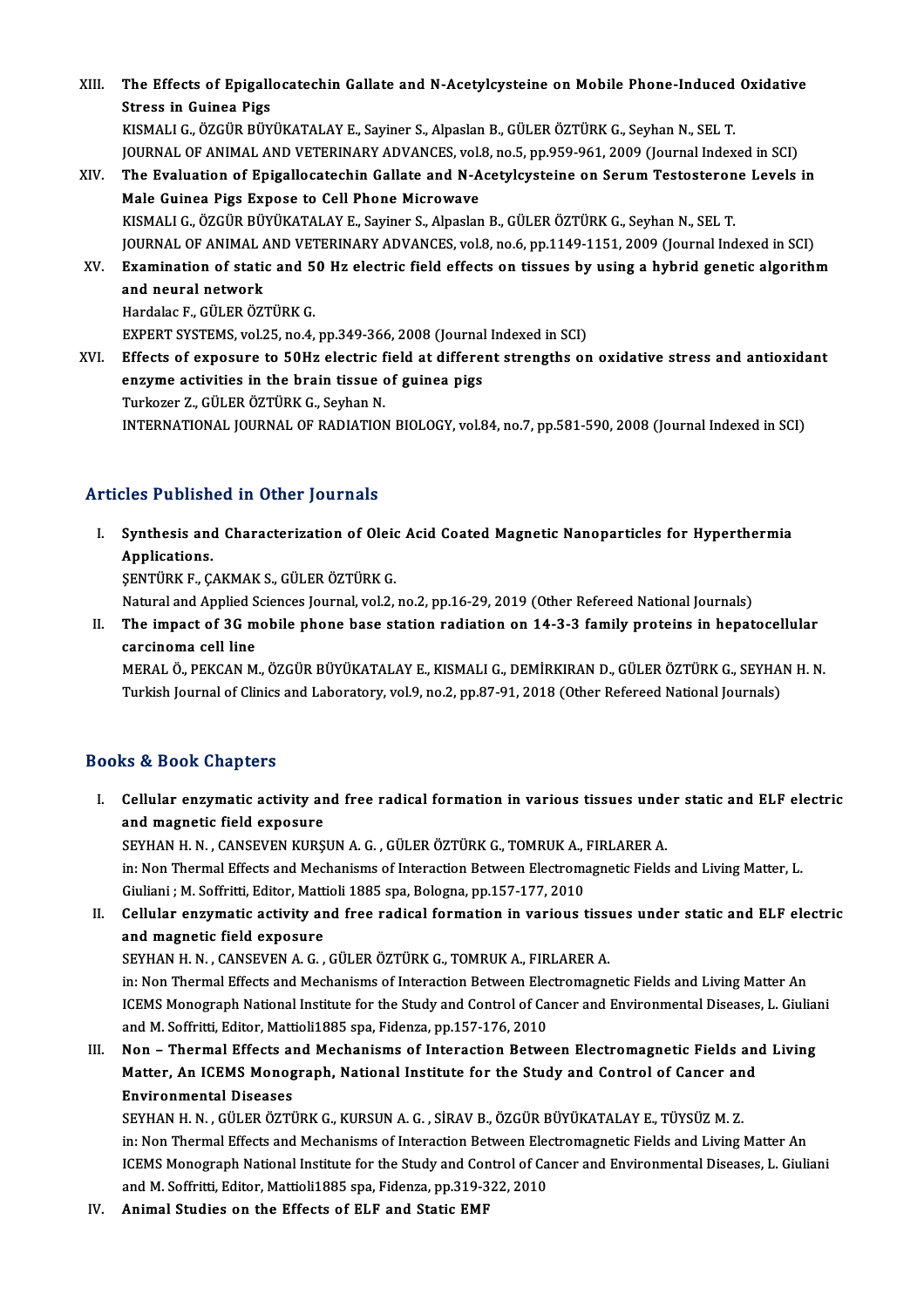SEYHAN H. N., GÜLER ÖZTÜRK G., CANSEVEN A. G.

SEYHAN H. N. , GÜLER ÖZTÜRK G., CANSEVEN A. G.<br>in: Bioelectromagnetics Current Concepts NATO Security through Science Series B Physics and Biophysics The<br>Mechanisms of the Biological Effect of Eutremaly High Bower Bulges S SEYHAN H. N. , GÜLER ÖZTÜRK G., CANSEVEN A. G.<br>in: Bioelectromagnetics Current Concepts NATO Security through Science Series B Physics and Biophysics The<br>Mechanisms of the Biological Effect of Extremely High Power Pulses, in: Bioelectromagnetics Current Concepts NATO Sec<br>Mechanisms of the Biological Effect of Extremely Hi<br>Springer Press, the Netherlands, pp.195-212, 2006

# Springer Press, the Netherlands, pp.195-212, 2006<br>Refereed Congress / Symposium Publications in Proceedings

- efereed Congress / Symposium Publications in Proceedings<br>I. The role of NF-kB inflammatory response of RFR-exposed colon cancer cell lines.<br>SENTUPLE ÖZCÜP PUVÜKATALAVE KISMALLE SELT CÜLEPÖZTÜPLE TOOR GONGLOGS / GYMPOSIAM I RENGRAMOM IN I POCCOMING.<br>The role of NF-kB inflammatory response of RFR-exposed colon can<br>SENTÜRK F., ÖZGÜR BÜYÜKATALAY E., KISMALI G., SEL T., GÜLER ÖZTÜRK G. The role of NF-kB inflammatory response of RFR-exposed col<br>ŞENTÜRK F., ÖZGÜR BÜYÜKATALAY E., KISMALI G., SEL T., GÜLER ÖZT<br>International 30th Annual Biophysics Congress, 10 - 13 October 2018<br>Padiafraguangy radiation (PEP) SENTÜRK F., ÖZGÜR BÜYÜKATALAY E., KISMALI G., SEL T., GÜLER ÖZTÜRK G.<br>International 30th Annual Biophysics Congress, 10 - 13 October 2018<br>II. Radiofrequency radiation (RFR) induces Bad, p-Bad activation leading to cell apo
- International 30th Annual Biophysics (<br>Radiofrequency radiation (RFR) in<br>human colon carcinoma cell lines.<br>ÖZCÜP PÜVÜKATALAVE, SENTÜPKE Radiofrequency radiation (RFR) induces Bad, p-Bad activation leadi<br>human colon carcinoma cell lines.<br>ÖZGÜR BÜYÜKATALAY E., ŞENTÜRK F., KISMALI G., SEL T., GÜLER ÖZTÜRK G.<br>BioEM2018 24 - 29 June 2018 human colon carcinoma cell lines.<br>ÖZGÜR BÜYÜKATALAY E., ŞENTÜRK F., KISMALI G., SEL T., GÜLER ÖZTÜRK G.<br>BioEM2018, 24 - 29 June 2018
- III. The role of NF-kB and p-SAPK/JNK inflammatory responses of RFR- exposed colon cancer cells. BioEM2018, 24 - 29 June 2018<br>The role of NF-kB and p-SAPK/JNK inflammatory responses of RFR-<br>ŞENTÜRK F., ÖZGÜR BÜYÜKATALAY E., KISMALI G., SEL T., GÜLER ÖZTÜRK G.<br>RiaEM2018, 24 - 29 June 2018 The role of NF-kB and p-SAI<br>ŞENTÜRK F., ÖZGÜR BÜYÜKATA<br>BioEM2018, 24 - 29 June 2018<br>THE EFFECT OF SHOPT TEP SENTÜRK F., ÖZGÜR BÜYÜKATALAY E., KISMALI G., SEL T., GÜLER ÖZTÜRK G.<br>BioEM2018, 24 - 29 June 2018<br>IV. THE EFFECT OF SHORT TERM AND LONG TERM EXPOSURES TO 3G-MOBILE PHONE RADIATION ON
- BioEM2018, 24 29 June 2018<br>THE EFFECT OF SHORT TERM AND LONG TEI<br>DETOXIFICATION ORGANS OF WISTAR RATS<br>TOMBUK A TUBAL B. ÖZCÜB BÜYÜKATALAY E. S THE EFFECT OF SHORT TERM AND LONG TERM EXPOSURES TO 3G-MOBILE I<br>DETOXIFICATION ORGANS OF WISTAR RATS<br>TOMRUK A., TURAL R., ÖZGÜR BÜYÜKATALAY E., SEPİCİ DİNÇEL A., GÜLER ÖZTÜRK G.<br>ULUSLARARASI RİYOKİMYA KONCRESİ 2017-19 - 22 DETOXIFICATION ORGANS OF WISTAR RATS<br>TOMRUK A., TURAL R., ÖZGÜR BÜYÜKATALAY E., SEPİCİ DİNÇEL A., GÜLER ÖZTÜRK G.<br>ULUSLARARASI BİYOKİMYA KONGRESİ 2017, 19 - 23 September 2017 TOMRUK A., TURAL R., ÖZGÜR BÜYÜKATALAY E., SEPİCİ DİNÇEL A., GÜLER ÖZTÜRK G.<br>ULUSLARARASI BİYOKİMYA KONGRESİ 2017, 19 - 23 September 2017<br>V. Radyofrekans Radyasyona Maruz Bırakılan İnsan Kolorektal Karsinoma Hücrelerin
- ULUSLARARASI BİYOKİMY<br>Radyofrekans Radyasyo<br>Apoptozun İncelenmesi<br>TOMBUK A. TERZİ Y.K. Gİ Radyofrekans Radyasyona Maruz Bıral<br>Apoptozun İncelenmesi<br>TOMRUK A., TERZİ Y. K. , GÜLER ÖZTÜRK G.<br>YV. Ulucal Tıbbi Biyalaji ve Canatik Kangres Apoptozun İncelenmesi<br>TOMRUK A., TERZİ Y. K. , GÜLER ÖZTÜRK G.<br>XV. Ulusal Tıbbi Biyoloji ve Genetik Kongresi, Ölüdeniz Fethiye, Turkey, 26 - 29 October 2017, pp.326<br>Badyofrekara radyasyona manus bırakılan insan kalarektal

# TOMRUK A., TERZİ Y. K. , GÜLER ÖZTÜRK G.<br>XV. Ulusal Tıbbi Biyoloji ve Genetik Kongresi, Ölüdeniz Fethiye, Turkey, 26 - 29 October 2017, pp.326<br>VI. Radyofrekans radyasyona maruz bırakılan insan kolorektal karsinoma hücr XV. Ulusal Tıbbi Biyoloji ve<br>Radyofrekans radyasyo<br>apoptozun incelenmesi<br>TOMBUK A. TERZİ Y.K. Radyofrekans radyasyona maruz bırak<br>apoptozun incelenmesi<br>TOMRUK A., TERZİ Y. K. , GÜLER ÖZTÜRK G.<br>YV. Ulucel Tıbbi Biyeleji ve Constik Kongres apoptozun incelenmesi<br>TOMRUK A., TERZİ Y. K. , GÜLER ÖZTÜRK G.<br>XV. Ulusal Tıbbi Biyoloji ve Genetik Kongresi (Uluslararası Katılımlı), Turkey, 26 - 29 October 2017<br>THE EEEECTS OF SHOPT TERM AND LONG TERM EYROSURES TO2C MOR

TOMRUK A., TERZİ Y. K. , GÜLER ÖZTÜRK G.<br>XV. Ulusal Tıbbi Biyoloji ve Genetik Kongresi (Uluslararası Katılımlı), Turkey, 26 - 29 October 2017<br>VII. THE EFFECTS OF SHORT TERM AND LONG TERM EXPOSURES TO3G-MOBILE PHONE RAD XV. Ulusal Tıbbi Biyoloji ve Genetik Kongresi (Ulus<br>THE EFFECTS OF SHORT TERM AND LONG T<br>DETOXIFICATION ORGANS OFWISTAR RATS<br>TOMBUK A. TURAL B. ÖZGÜR BÜYÜKATALAY E. ( THE EFFECTS OF SHORT TERM AND LONG TERM EXPOSURES TO3G-MOBILE<br>DETOXIFICATION ORGANS OFWISTAR RATS<br>TOMRUK A., TURAL R., ÖZGÜR BÜYÜKATALAY E., SEPİCİ DİNÇEL A., GÜLER ÖZTÜRK G.<br>Uluslararası Biyolimus Kongresi Turkay 19, ... DETOXIFICATION ORGANS OFWISTAR RATS<br>TOMRUK A., TURAL R., ÖZGÜR BÜYÜKATALAY E., SEPİCİ DİNÇEL A., GÜLEI<br>Uluslararası Biyokimya Kongresi, Turkey, 19 - 23 September 2017, pp.36<br>Kolorektal Kansen Hüsrelerinde Badyefrekans Alan

TOMRUK A., TURAL R., ÖZGÜR BÜYÜKATALAY E., SEPİCİ DİNÇEL A., GÜLER ÖZTÜRK G.<br>Uluslararası Biyokimya Kongresi, Turkey, 19 - 23 September 2017, pp.36<br>VIII. Kolorektal Kanser Hücrelerinde Radyofrekans Alanların Tümör Bask Uluslararası Biyokimya Kongresi, Turkey, 19 - 23 September 201<br>**Kolorektal Kanser Hücrelerinde Radyofrekans Alanların**<br>ÖZGÜR BÜYÜKATALAY E., KISMALI G., SEL T., GÜLER ÖZTÜRK G.<br>28.29. Ulusal Biyofizik Kongresi (Uluslararas Kolorektal Kanser Hücrelerinde Radyofrekans Alanların Tümör Baskılayıcı Gen Proteinlerin<br>ÖZGÜR BÜYÜKATALAY E., KISMALI G., SEL T., GÜLER ÖZTÜRK G.<br>28-29. Ulusal Biyofizik Kongresi (Uluslararası Katılımlı), İstanbul, Turkey

28-29. Ulusal Biyofizik Kongresi (Uluslararası Katılımlı), İstanbul, Turkey, 6 - 09 September 2017, pp.42

# ÖZGÜR BÜYÜKATALAY E., KISMALI G., SEL T., GÜLER ÖZTÜRK G.<br>28-29. Ulusal Biyofizik Kongresi (Uluslararası Katılımlı), İstanbul, Turkey, 6 - 09 September 2017, pp.42<br>IX. The Effects of Radiofrequency Fields on Caspase-De The Effects of Radiofrequency Fields o<br>Carcinomas Cells<br>TOMRUK A., TERZİ Y. K. , GÜLER ÖZTÜRK G.<br>VI. International Congress of Molegular Mes

VI. International Congress of Molecular Medicine: Molecular Medicine From The Updates Till The Futures, İstanbul, TOMRUK A., TERZİ Y. K. , GÜLER (<br>VI. International Congress of Mol<br>Turkey, 22 - 25 May 2017, pp.46<br>The Effects of Bodiefrequency Turkey, 22 - 25 May 2017, pp 46

X. The Effects of Radiofrequency Fields on Caspase-Dependent Apoptosis in Human Colorectal TOMRUKA.,TERZİY.K. ,GÜLERÖZTÜRKG.

VI. International Congress of Molecular Medicine, İstanbul, Turkey, 22 - 25 May 2017, pp.68

# TOMRUK A., TERZİ Y. K. , GÜLER ÖZTÜRK G.<br>VI. International Congress of Molecular Medicine, İstanbul, Turkey, 22 - 25 May 2017, pp.68<br>XI. The effects of 2100 MHz UMTS modulated mobile phone radiation on estrojen metabol VI. International Congress<br>The effects of 2100 MH<br>and HGF l cells in vitro<br>ÖZCÜP PÜVÜKATALAV E The effects of 2100 MHz UMTS modulated mobile phone radiation or<br>and HGF 1 cells in vitro<br>ÖZGÜR BÜYÜKATALAY E., ATEŞ K., OĞUR R., GÜLER ÖZTÜRK G., SEYHAN H. N.<br>BIOEM 2016 E. 10 June 2016, pp.97 and HGF I cells in vitro<br>ÖZGÜR BÜYÜKATALAY E., ATEŞ K., OĞ<br>BIOEM 2016, 5 - 10 June 2016, pp.97<br>Haun dönem sen telefenu menuri:

BIOEM 2016, 5 - 10 June 2016, pp.97<br>XII. Uzun dönem cep telefonu maruziyetinin ratlarda beyin dokusu DNA hasarı üzerine etkileri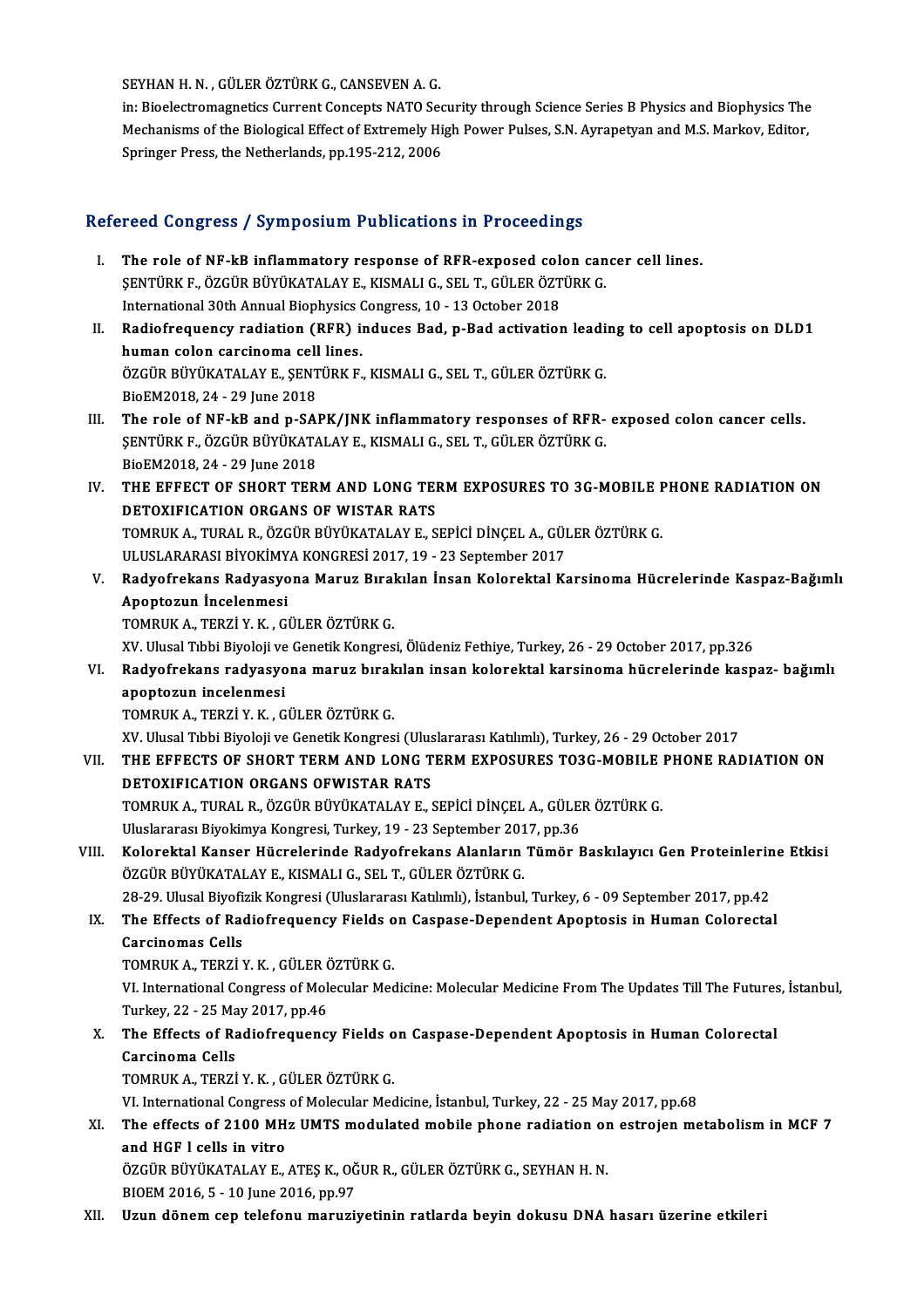ÖZGÜR BÜYÜKATALAY E., ŞAHİN D., GÜLER ÖZTÜRK G., TOMRUK A., ÜNLÜ İ., SEPİCİ DİNÇEL A., SEYHAN H. N.<br>27. Ulusal Biyakimya Kangresi, 3., 96 November 2015, yal 49 özgür Büyükatalay E., Şahin D., Güler öztürk G., TOMR<br>27. Ulusal Biyokimya Kongresi, 3 - 06 November 2015, vol.40<br>Uzun Dönem Cen Telefeny Menygiyutinin Betlanda Bevi ÖZGÜR BÜYÜKATALAY E., ŞAHİN D., GÜLER ÖZTÜRK G., TOMRUK A., ÜNLÜ İ., SEPİCİ DİNÇEL A., SEYHAN H<br>27. Ulusal Biyokimya Kongresi, 3 - 06 November 2015, vol.40<br>XIII. Uzun Dönem Cep Telefonu Maruziyrtinin Ratlarda Beyin Dok

- 27. Ulusal Biyokimya Kongresi, 3 06 November 2015, vol.40<br>Uzun Dönem Cep Telefonu Maruziyrtinin Ratlarda Beyin Dokusu DNA Hasarı Üzerine Etkileri<br>ÖZGÜR BÜYÜKATALAY E., ŞAHİN D., GÜLER ÖZTÜRK G., TOMRUK A., ÜNLÜ İ., SEPİC Uzun Dönem Cep Telefonu Maruziyrtinin Ratlarda Beyin Dokusu DNA H<br>ÖZGÜR BÜYÜKATALAY E., ŞAHİN D., GÜLER ÖZTÜRK G., TOMRUK A., ÜNLÜ İ., SEPİ<br>XXVII. Ulusal Biyokimya Kongresi, Antalya, Turkey, 3 - 06 November 2015, pp.40<br>Bad XXVII. Ulusal Biyokimya Kongresi, Antalya, Turkey, 3 - 06 November 2015, pp.40
- XIV. Radyo Frekans Alanların Hamileler Yeni Doğanlar ve Çocuklar Üzerinde Oluşturabileceği Sağlık GÜLERÖZTÜRKG.,ÖZGÜRBÜYÜKATALAYE. ElektromanyetikAlanlar veEtkileri,EMANET2015,Mersin,Turkey,13 -15October 2015 GÜLER ÖZTÜRK G., ÖZGÜR BÜYÜKATALAY E.<br>Elektromanyetik Alanlar ve Etkileri, EMANET 2015, Mersin, Turkey, 13 - 15 October 2015<br>XV. Anne Karnında Radyo Frekans Radyasyona Maruziyet ile TetiklenenNörodejeneratif Değişimler
- Elektroma<br><mark>Anne Kai</mark><br>Apoptoz<br>CÜLEP ÖZ Anne Karnında Radyo Frekans Radyasyona Maruziyet ile TetiklenenNörodejeneratif Değiş<br>Apoptoz<br>GÜLER ÖZTÜRK G., ÖZGÜR BÜYÜKATALAY E., TOMRUK A., KELEŞ H., VURAL ATALAY S., SEYHAN H. N.<br>27 Hlucel Biyofizik Kongresi Turkey, 29 Apoptoz<br>GÜLER ÖZTÜRK G., ÖZGÜR BÜYÜKATALAY E., TOMRUK A., KELEŞ H., VURAL ATALAY S., SEYHAN H. N.<br>27. Ulusal Biyofizik Kongresi, Turkey, 29 September - 03 October 2015, pp.138-139

- GÜLER ÖZTÜRK G., ÖZGÜR BÜYÜKATALAY E., TOMRUK A., KELEŞ H., VURAL A<br>27. Ulusal Biyofizik Kongresi, Turkey, 29 September 03 October 2015, pp.13;<br>XVI. Kanser Tanı Ve Tedavisinde Düşük Seviyeli Elektromanyetik Alanlar<br>ÖZCÜP 27. Ulusal Biyofizik Kongresi, Turkey, 29 September - 03 October 2015<br>Kanser Tanı Ve Tedavisinde Düşük Seviyeli Elektromanyetik A<br>ÖZGÜR BÜYÜKATALAY E., GÜLER ÖZTÜRK G., KISMALI G., TOMRUK A.<br>27. Ulusal BiyofizikKongresi, M ÖZGÜR BÜYÜKATALAY E., GÜLER ÖZTÜRK G., KISMALI G., TOMRUK A.<br>27. Ulusal BiyofizikKongresi, Mersin, Turkey, 29 September - 03 October 2015, pp.53-55 ÖZGÜR BÜYÜKATALAY E., GÜLER ÖZTÜRK G., KISMALI G., TOMRUK A.<br>27. Ulusal BiyofizikKongresi, Mersin, Turkey, 29 September - 03 October 2015, pp.53-55<br>XVII. 3G Cep Telefonu 2100 MHz Radyofrekans Radyasyonun Sıçanların Parotis
- AYDOĞAN F., ÜNLÜ İ., AYDIN E., YUMUŞAK N., DEVRİM E., SAMİM E., ÖZGÜR BÜYÜKATALAY E., UNSAL V., TOMRUK<br>A., GÜLER ÖZTÜRK G., et al. 3G Cep Telefonu 2100 M<br>AYDOĞAN F., ÜNLÜ İ., AYDI<br>A., GÜLER ÖZTÜRK G., et al.<br>11 Hluslararası Kulak Bunu AYDOĞAN F., ÜNLÜ İ., AYDIN E., YUMUŞAK N., DEVRİM E., SAMİM E., ÖZGÜR BÜYÜKATALAY E., UNSAL V., TOMRI<br>A., GÜLER ÖZTÜRK G., et al.<br>11. Uluslararası Kulak Burun Boğaz ve Baş BoyunCerrahisi Kongresi, Ankara, Turkey, 17 - 19 A

A., GÜLER ÖZTÜRK G., et al.<br>11. Uluslararası Kulak Burun Boğaz ve Baş BoyunCerrahisi Kongresi, Ankara, Turkey, 17 - 19 April 2014, pp.<br>11. Sıçanlarda 2100 MHz frekanslı Radyofrekans Radyasyonun NazalMukoza ve Mukosilier Kl 11. Uluslararası K<br>Sıçanlarda 2100<br>Üzerine Etkileri<br>AVDOČAN E. AVD Sıçanlarda 2100 MHz frekanslı Radyofrekans Radyasyonun NazalMukoza ve Mukosilier Klirens<br>Üzerine Etkileri<br>AYDOĞAN F., AYDIN E., ÖZGÜR BÜYÜKATALAY E., ATİLLA P., TÜZÜNER A., DEMİRCİ Ş., TOMRUK A., GÜLER ÖZTÜRK<br>C. SEVHAN H.N

<mark>Üzerine Etkileri</mark><br>AYDOĞAN F., AYDIN E., ÖZGÜR BÜYÜ!<br>G., SEYHAN H. N. , KORKMAZ M., et al.<br>11. Uluslararası Kulak Burun Boğar v. AYDOĞAN F., AYDIN E., ÖZGÜR BÜYÜKATALAY E., ATİLLA P., TÜZÜNER A., DEMİRCİ Ş., TOMRUK A., GÜLER ÖZTÜ<br>G., SEYHAN H. N. , KORKMAZ M., et al.<br>11. Uluslararası Kulak Burun Boğaz ve Baş BoyunCerrahisi Kongresİ, Ankara, Turkey,

G., SEYHAN H. N. , KORKMAZ M., et al.<br>11. Uluslararası Kulak Burun Boğaz ve Baş BoyunCerrahisi Kongresİ, Ankara, Turkey, 17 - 19 April 2014, pp.41<br>XIX. The Influence of 1800 MHz GSM like signals onblood chemistry and o 11. Uluslararası Kulak Bu<br>The Influence of 1800<br>and pregnant rabbits<br>SEVUAN U.N. KISMALI The Influence of 1800 MHz GSM like signals onblood chemistry and oxidative st<br>and pregnant rabbits<br>SEYHAN H. N. , KISMALI G., ÖZGÜR BÜYÜKATALAY E., GÜLER ÖZTÜRK G., AKÇAY A., SEL T.<br>PIOEM2012 Thessalaniki Creese 10, 14 kun

and pregnant rabbits<br>SEYHAN H. N. , KISMALI G., ÖZGÜR BÜYÜKATALAY E., GÜLEI<br>BIOEM2013, Thessaloniki, Greece, 10 - 14 June 2013, pp.88<br>The Influence of 1800 MHz CSM Like Signels en Heng

# SEYHAN H. N. , KISMALI G., ÖZGÜR BÜYÜKATALAY E., GÜLER ÖZTÜRK G., AKÇAY A., SEL T.<br>BIOEM2013, Thessaloniki, Greece, 10 - 14 June 2013, pp.88<br>XX. The Influence of 1800 MHz GSM Like Signals on Hepatic Oxidative DNA and L BIOEM2013, Thessaloniki, Greece, 19<br>The Influence of 1800 MHz GSM<br>Pregnant and Newborn Rabbits<br>TOMBUK A. CÜLER ÖZTÜRK C. SERI The Influence of 1800 MHz GSM Like Signals on F<br>Pregnant and Newborn Rabbits<br>TOMRUK A., GÜLER ÖZTÜRK G., SEPİCİ A., SEYHAN H. N.<br>PIOEM2012 10 . 14 June 2012, np.69

Pregnant and Newborn Rabbits<br>TOMRUK A., GÜLER ÖZTÜRK G., SEPİCİ<br>BIOEM2013, 10 - 14 June 2013, pp.68<br>Effecte of sinkse bilebe ECb 761 t

TOMRUK A., GÜLER ÖZTÜRK G., SEPİCİ A., SEYHAN H. N.<br>BIOEM2013, 10 - 14 June 2013, pp.68<br>XXI. Effects of ginkgo biloba EGb 761 treatment on 2 1 GHz microwave radiation induced mutagenicity in<br>human lumphagytas BIOEM2013, 10 - 14 June 2013, pp.68<br>Effects of ginkgo biloba EGb 761<br>human lymphocytes

Effects of ginkgo biloba EGb 761 treatment on 2 1 GHz microwave radiation induced mutage<br>human lymphocytes<br>EŞMEKAYA M.A., AYTEKİN E., ÖZGÜR BÜYÜKATALAY E., GÜLER ÖZTÜRK G., ERGÜN M.A., SEYHAN H. N.<br>4th International Congre 4th International Congress on Cell Membranes and Oxidative Stress: Focus on Calcium Signaling and TRP Channels,<br>26 - 29 June 2012 ESMEKAYA M. A., AYTEKIN E., ÖZGÜR BÜYÜKATALAY E., GÜLER ÖZTÜRK G., ERGÜN M. A., SEYHAN H. N. 4th International Congress on Cell Membranes and Oxidative Stress: Focus on Calcium Signaling and 1<br>26 - 29 June 2012<br>XXII. Modülasyonlu Radyofrekans Radyasyon uygulamasının İnsan Kan Lenfositleri üzerindeki<br>Mutagonatik Et

# 26 - 29 June 2012<br>Modülasyonlu Radyo<br>Mutagenetik Etkileri<br>ESMEKAVA M.A., ERCİ Modülasyonlu Radyofrekans Radyasyon uygulamasının İnsan Kan Lenfositleri üzerindeki<br>Mutagenetik Etkileri<br>EŞMEKAYA M.A., ERGÜN M.A., ÖZGÜR BÜYÜKATALAY E., GÜLER ÖZTÜRK G., ÖMEROĞLU S., SEYHAN H.N.<br>22 Ulusal Piyofizik Kongre

Mutagenetik Etkileri<br>EŞMEKAYA M. A. , ERGÜN M. A. , ÖZGÜR BÜYÜKATALAY E., GÜLER ÖZTİ<br>22. Ulusal Biyofizik Kongresi, Turkey, 28 September - 01 October 2010<br>The effect of 1800 MHz rediefrequency redistion en nentese n EŞMEKAYA M. A. , ERGÜN M. A. , ÖZGÜR BÜYÜKATALAY E., GÜLER ÖZTÜRK G., ÖMEROĞLU S., SEYHAN H. N<br>22. Ulusal Biyofizik Kongresi, Turkey, 28 September - 01 October 2010<br>XXIII. The effect of 1800 MHz radiofrequency radiatio

# 22. Ulusal Biyofizik Kongresi, Turkey, 28 September - 01<br>The effect of 1800 MHz radiofrequency radiation<br>dependent enzymes activities in pregnant rabbits<br>Tandeğan B. TOMBUK A. CÜLED ÖZTÜRK C. SEVHAN H The effect of 1800 MHz radiofrequency radiation on pentose ph<br>dependent enzymes activities in pregnant rabbits<br>Tandoğan B., TOMRUK A., GÜLER ÖZTÜRK G., SEYHAN H. N. , ULUSU N. N.<br>YUL National Congress of Bioshemistry, Pent dependent enzymes activities in pregnant rabbits<br>Tandoğan B., TOMRUK A., GÜLER ÖZTÜRK G., SEYHAN H. N. , ULUSU N. N.<br>XVI. National Congress of Biochemistry, Ponta-Delgada, Portugal, 22 - 25 October 2008

## Tandoğan B., TOMRUK A., GÜLER ÖZTÜRK G., SEYHAN H. N. , ULUSU N. N.<br>XVI. National Congress of Biochemistry, Ponta-Delgada, Portugal, 22 - 25 October 2008<br>XXIV. N Acetyl Cysteine NAC inhibits ELF Electric Field induced Nitr XVI. National Congress of Biochemistry, Ponta<br>N Acetyl Cysteine NAC inhibits ELF Elect<br>TOMRUK A., GÜLER ÖZTÜRK G., SEYHAN H. N.<br>International EME Conference 2007: Electrom N Acetyl Cysteine NAC inhibits ELF Electric Field induced Nitric Oxide production<br>TOMRUK A., GÜLER ÖZTÜRK G., SEYHAN H. N.<br>International EMF Conference 2007: Electromagnetic Fields, Bioeffects Research, Medical Application TOMRUK A., GÜLER ÖZTÜRK G., SEYHAN H. N.<br>International EMF Conference 2007: Electromagnetic Fields, Bioeffects Research, Medical Applications, and<br>Standards Harmonization, Kuala-Lumpur, Malaysia, 4 - 06 June 2007

XXV. Akut tüketici ve kronik submaksimal egzersizlerin karaciğer nitrik oksit düzeylerine etkisi